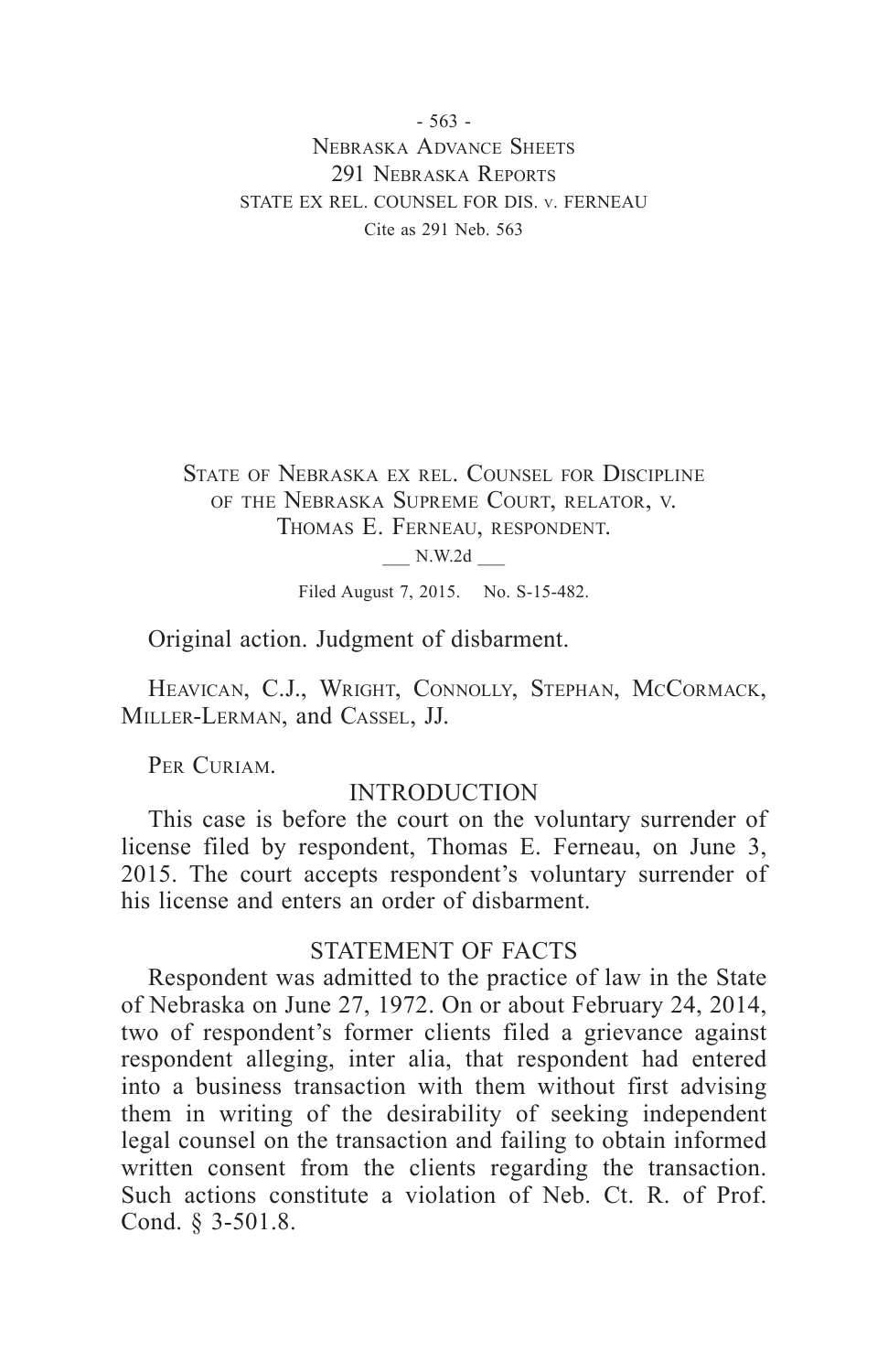On June 3, 2015, respondent filed a voluntary surrender of license, in which he stated that he does not challenge or contest the truth of the suggested allegation that he violated professional conduct rule § 3-501.8. Respondent further stated that he freely and voluntarily waived his right to notice, appearance, or hearing prior to the entry of an order of disbarment and consented to the entry of an immediate order of disbarment.

# ANALYSIS

Neb. Ct. R. § 3-315 of the disciplinary rules provides in pertinent part:

(A) Once a Grievance, a Complaint, or a Formal Charge has been filed, suggested, or indicated against a member, the member may voluntarily surrender his or her license.

(1) The voluntary surrender of license shall state in writing that the member knowingly admits or knowingly does not challenge or contest the truth of the suggested or indicated Grievance, Complaint, or Formal Charge and waives all proceedings against him or her in connection therewith.

Pursuant to § 3-315 of the disciplinary rules, we find that respondent has voluntarily surrendered his license to practice law and knowingly does not challenge or contest the truth of the suggested allegations made against him. Further, respondent has waived all proceedings against him in connection therewith. We further find that respondent has consented to the entry of an order of disbarment.

# **CONCLUSION**

Upon due consideration of the court file in this matter, the court finds that respondent has stated that he freely, knowingly, and voluntarily admits that he does not contest the suggested allegations being made against him. The court accepts respondent's voluntary surrender of his license to practice